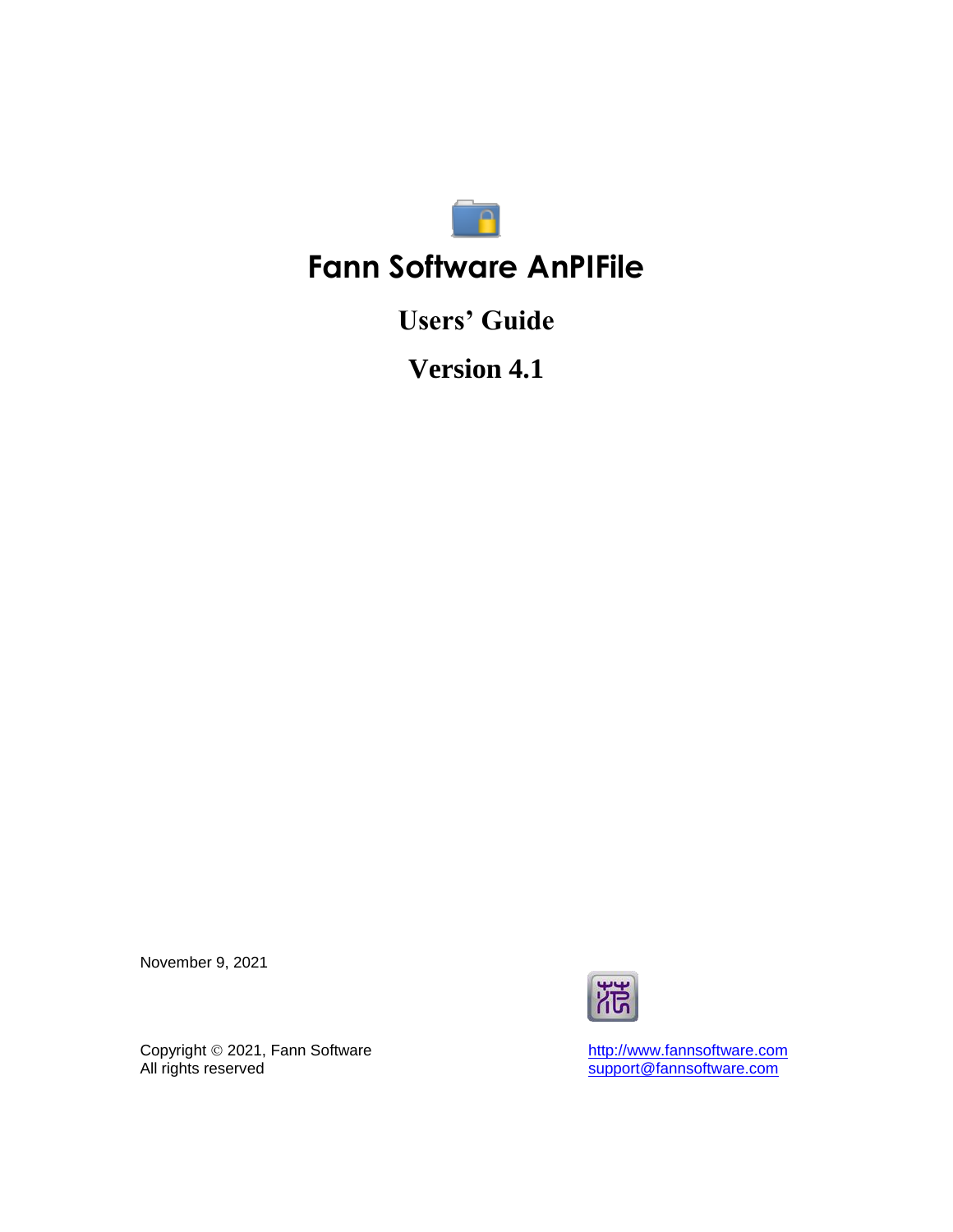| Overview.      |  |
|----------------|--|
|                |  |
|                |  |
|                |  |
|                |  |
|                |  |
|                |  |
|                |  |
|                |  |
|                |  |
| Favourite List |  |
|                |  |
|                |  |
|                |  |
|                |  |
|                |  |
|                |  |
|                |  |
|                |  |
|                |  |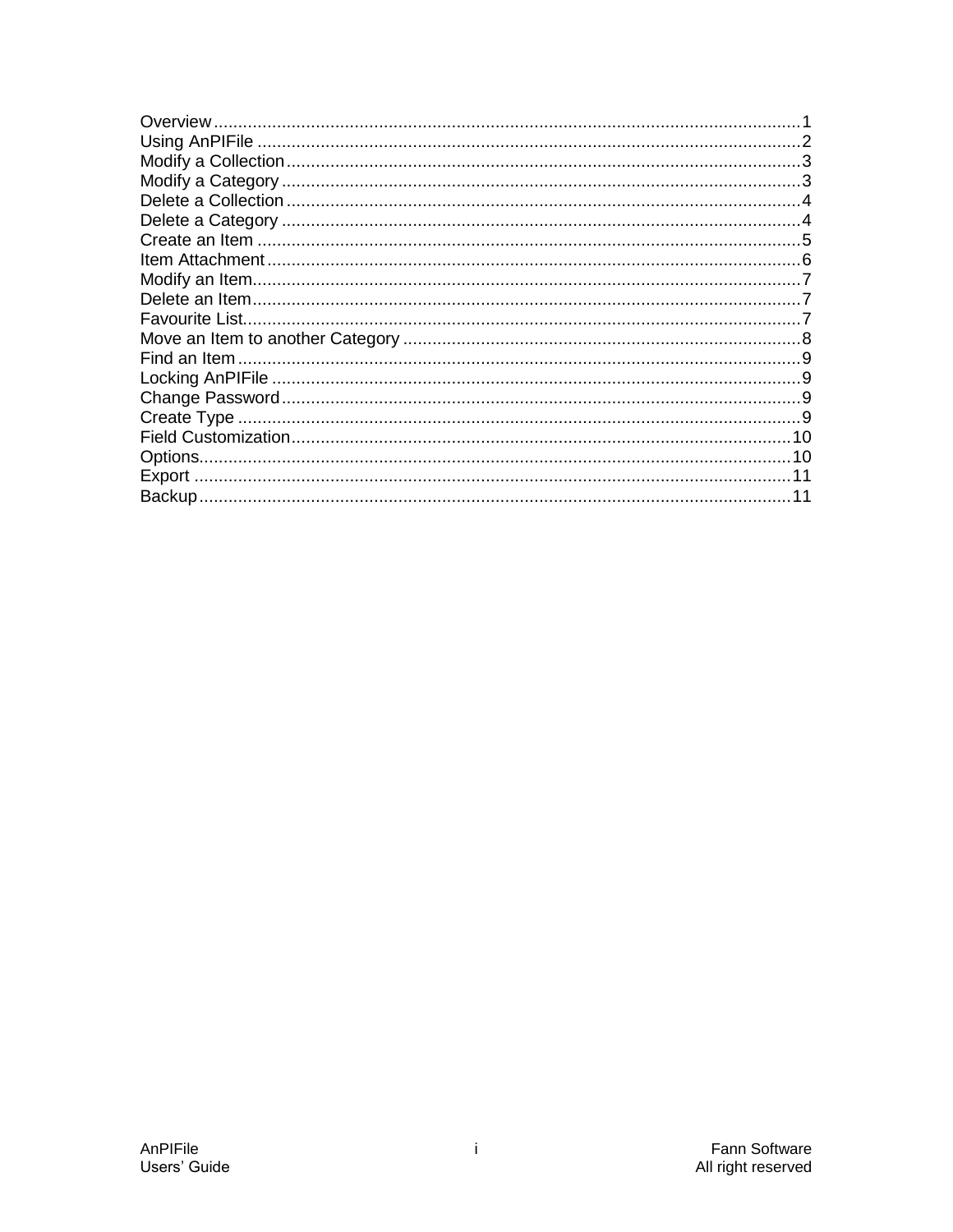# <span id="page-2-0"></span>**Overview**

AnPIFile is a personal information manager. You can store any personal information that requires password protection such as credit cards, pins, logins, driver licenses, software keys, insurance policy numbers, bank account numbers, etc. Information is organized by categories. The data is encrypted with AES encryption algorithm using a user-defined password. Features:

- Authentication using device's fingerprint reader
- Touch-friendly user interface
- Handy preview
- Simple operations
- Favourite list
- Multiple collections
- Item attachment
- Type customization
- Password generator
- Respective user interface design for tablets and phones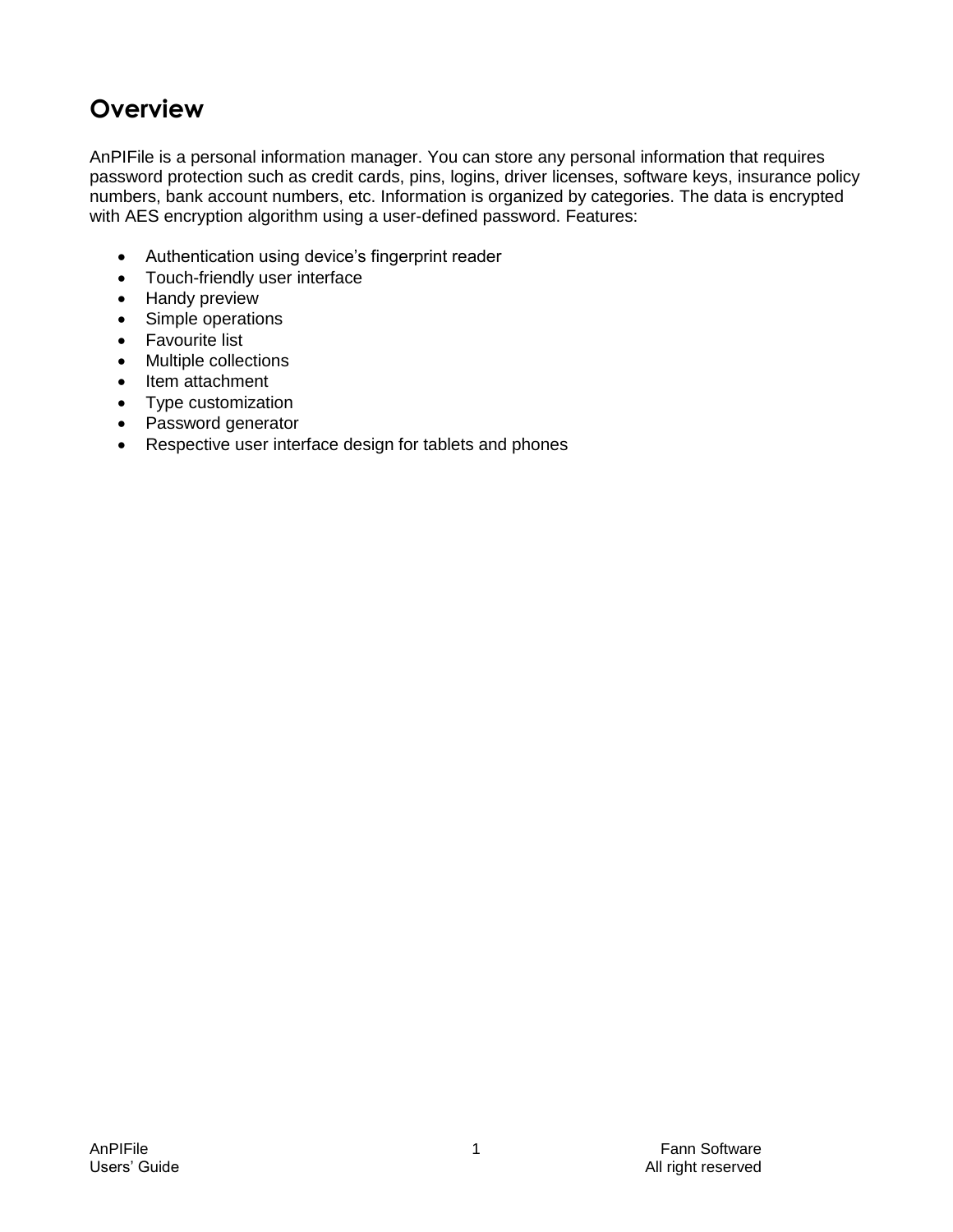# <span id="page-3-0"></span>**Using AnPIFile**



On the first run of AnPIFile, you will be prompted to set a password. Enter an alphanumeric password.

To activate authentication using fingerprint (device support required):

- 1. Set your device's lock screen using fingerprint and password/PIN.
- 2. Run AnPIFile.
- 3. Enter the password and check "Use fingerprint authentication".
- 4. Use your fingerprint to authenticate.

#### **Note: Any registered fingerprint of the device can unlock AnPIFile.**

Data is organized by multiple collections. Each collection contains a set of categories. Each category contains a list of items.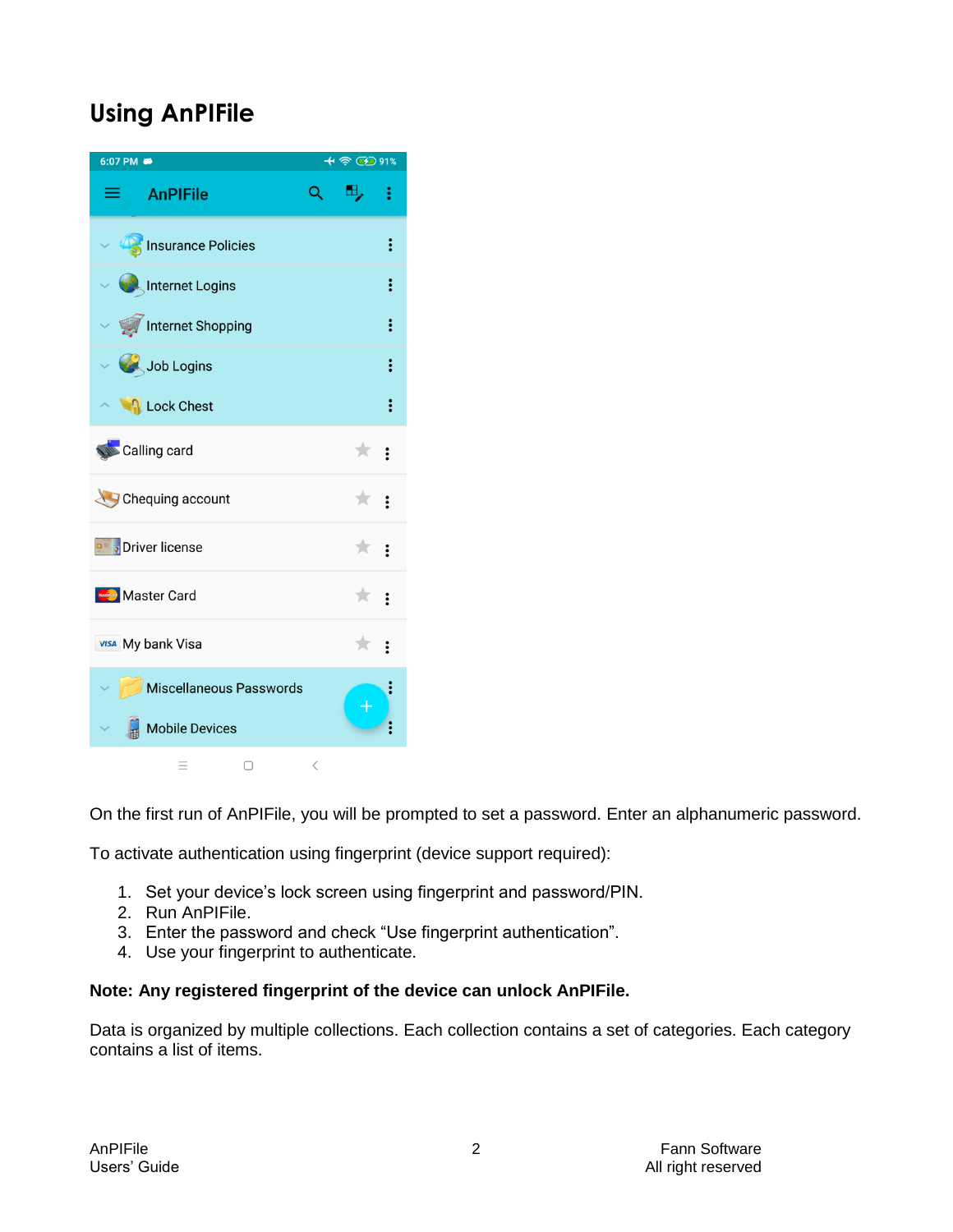To create a collection:

- 1. Touch the left drawer action item  $(\equiv)$  on the main screen.
- 2. Select New collection.
- 3. Enter a name for the collection.
- 4. Select a desired image.
- 5. Touch the OK action item.

Before creating new items for a collection, you must define one or more categories.

To create a category:

- 1. In main screen, touch the **button**.
- 2. Enter a name for the category.
- 3. Select a desired image.
- 4. Select a desired image for new item(s) under this category.
- 5. Touch the OK action item.

To create a copy of a category:

- 1. Touch the drop down menu button  $(\cdot\cdot)$  of the category to display the context menu.
- 2. Select Create copy.
- 3. Change the information if desired.
- 4. Touch the OK action item.

Once categories are defined, you can create new item(s) under each category.

To view the items of a category, touch the category from the main screen.

#### <span id="page-4-0"></span>**Modify a Collection**

- 1. Touch the left drawer action item  $(\equiv)$  on the main screen.
- 2. Select Manage collections.
- 3. Select the collection to edit.
- 4. Make the necessary changes.
- 5. Touch the OK action item.

# <span id="page-4-1"></span>**Modify a Category**

- 1. Touch the drop down menu button  $(\cdot\cdot)$  of the category to display the context menu.
- 2. Select Edit.
- 3. Make the necessary changes.
- 4. Touch the OK action item.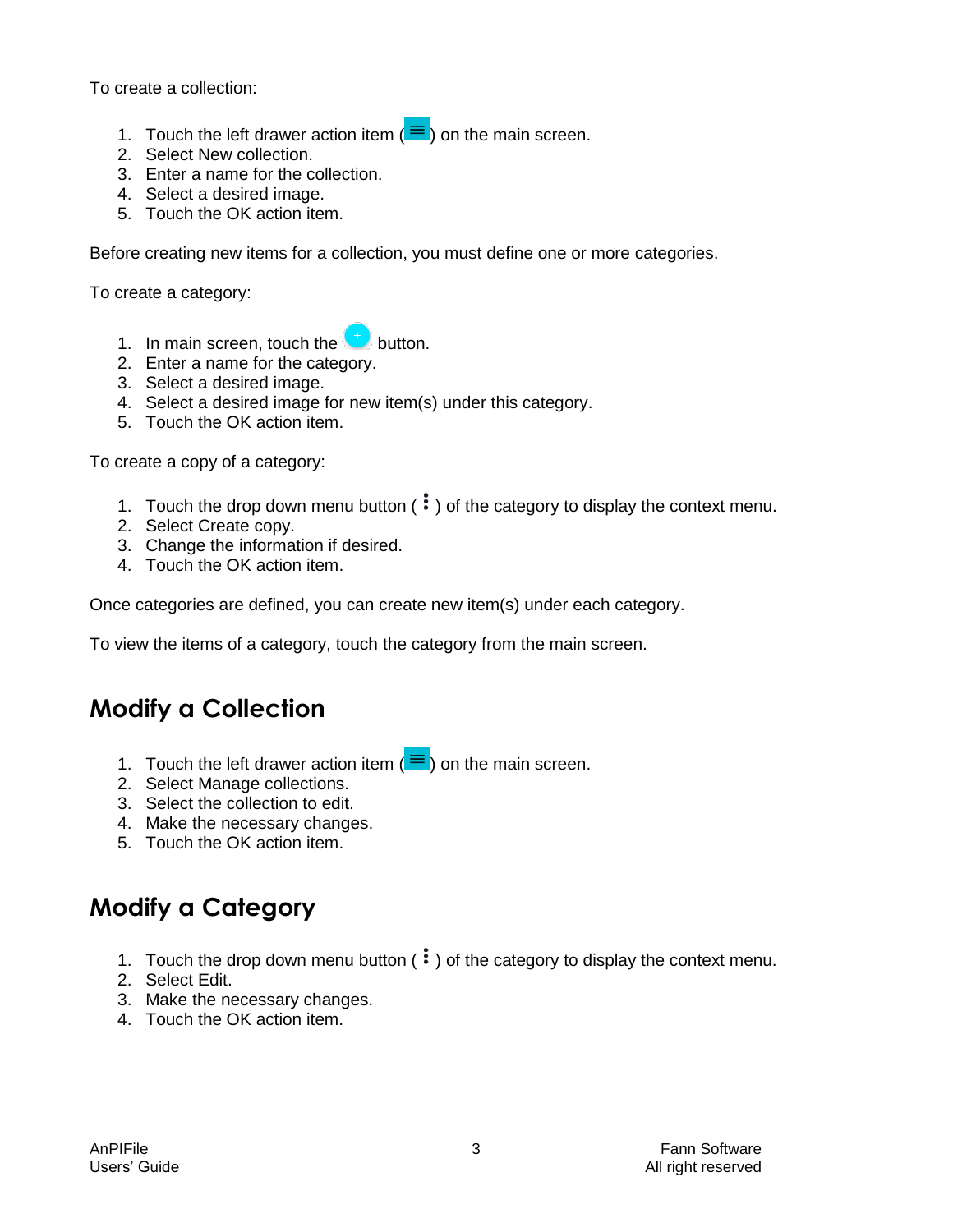# <span id="page-5-0"></span>**Delete a Collection**

- 1. Touch the left drawer action item  $(\equiv)$  on the main screen.
- 2. Select Manage collections.
- 3. Touch the Delete button ( $\blacksquare$ ) of the collection.
- 4. Touch the Delete button to confirm.

**Note: All categories and items in the collection will also be deleted.**

#### <span id="page-5-1"></span>**Delete a Category**

- 1. Touch the drop down menu button  $(\cdot)$  of the category to display the context menu.
- 2. Select Delete.
- 3. Touch the Delete button to confirm.

**Note: All items in the category will also be deleted.**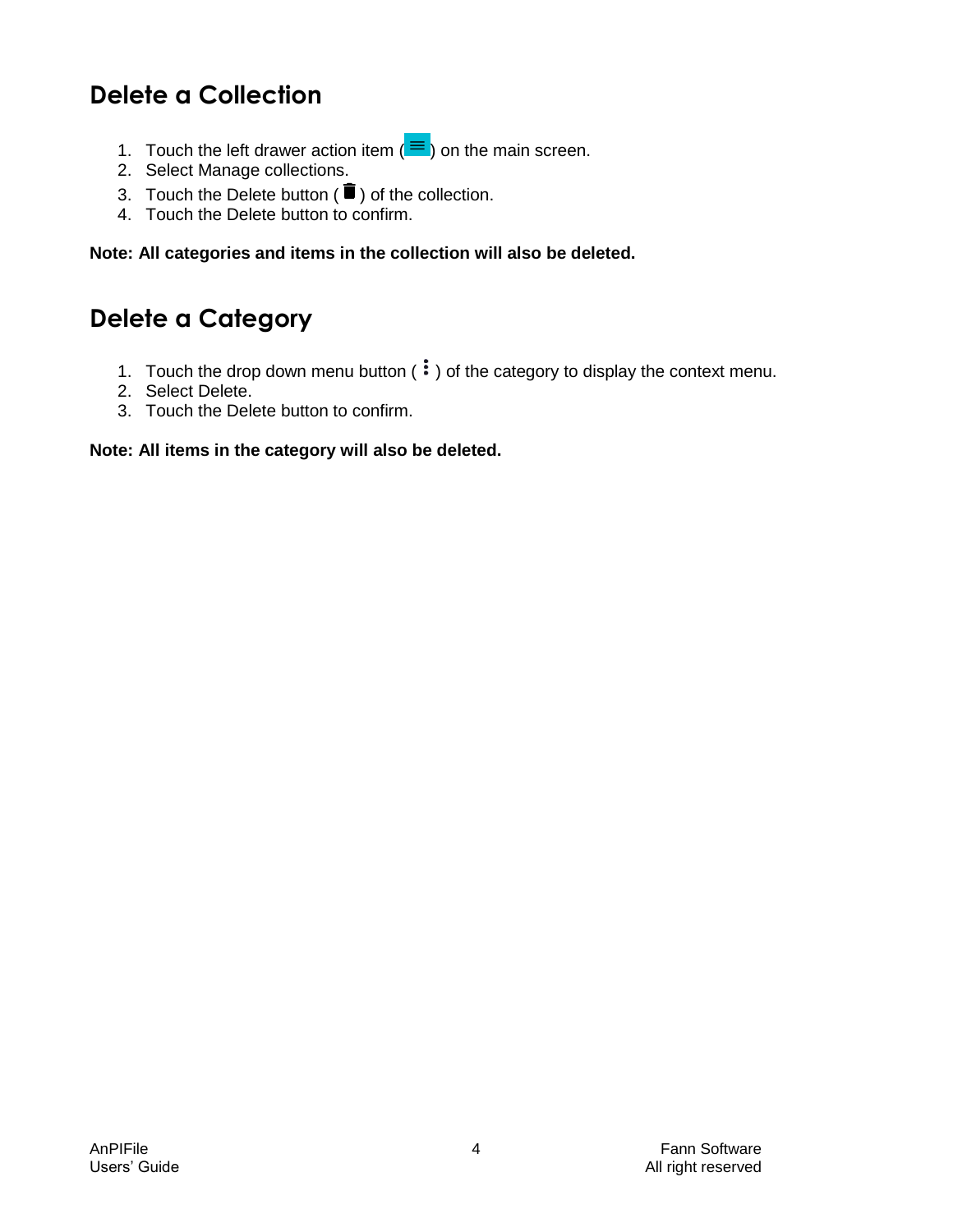# <span id="page-6-0"></span>**Create an Item**

| $+$ $\approx$ $\circledast$ 82%<br>3:48 PM P |
|----------------------------------------------|
| <b>AnPIFile</b><br>ò,<br>$\times$ .          |
| Name ·<br>Chequing account                   |
|                                              |
| Image                                        |
|                                              |
| Account:                                     |
| 257497                                       |
| PIN:                                         |
| 6464                                         |
| Opened on:                                   |
| 07/2006                                      |
| Withdrawl limit:                             |
| Web: -                                       |
| 2400                                         |
| Other info:                                  |
| http://www.banking.com                       |
| Service line:                                |
| yes                                          |
| Branch number:                               |
| ◀                                            |

1. Touch the drop down menu button  $(\mathbf{\dot{.}})$  of the category to display the context menu.

- 2. Select New item.
- 3. Select a type from the list.
- 4. Enter a name for the item.
- 5. Select a desired image.
- 6. Enter the information.
- 7. Touch the OK action item.

To create a copy of an item:

- 1. Touch the drop down menu button  $(\cdot)$  of the item to display the context menu.
- 2. Select Create copy.
- 3. Change the information if desired.
- 4. Touch the OK action item.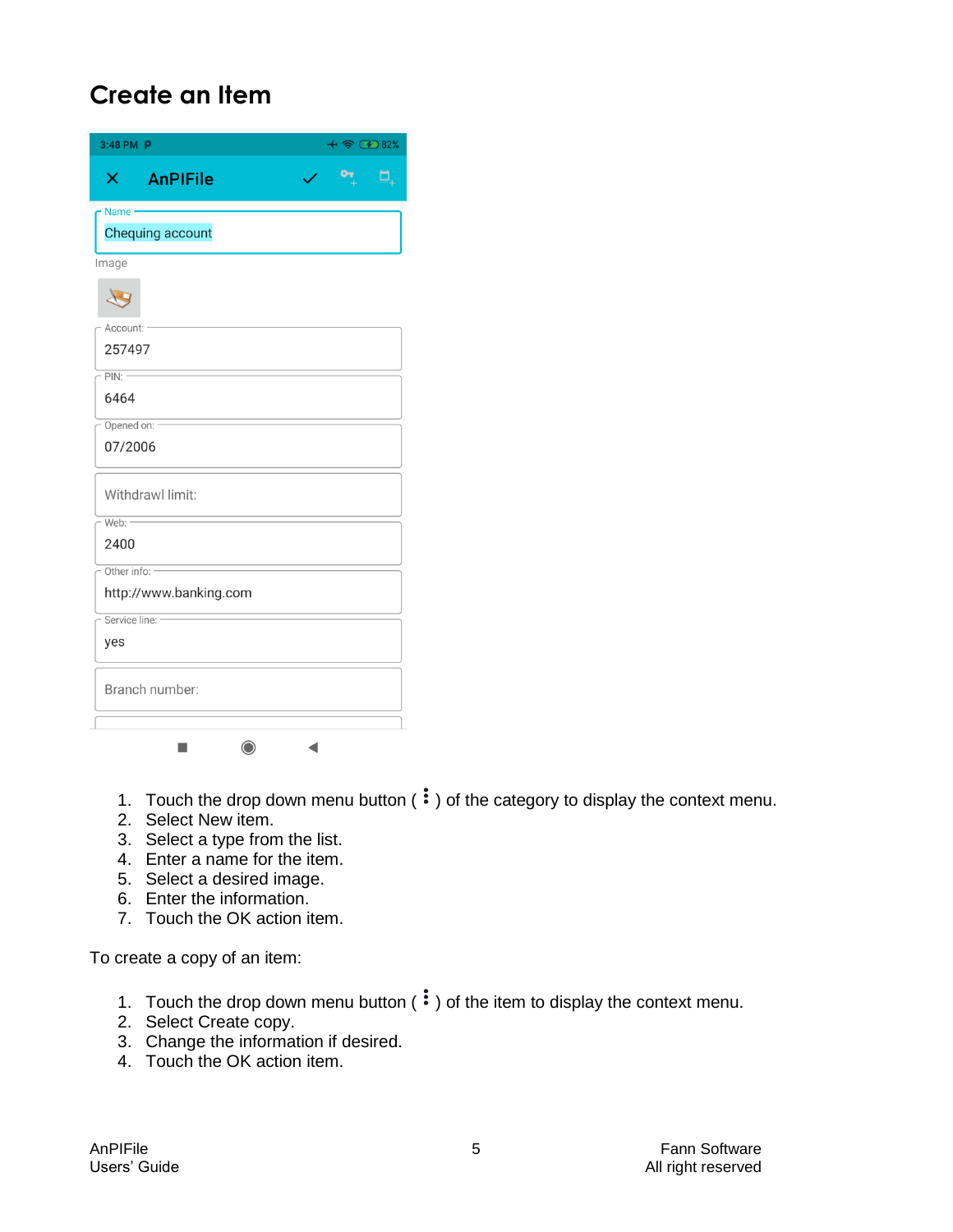To generate a password:

- 1. Select the desired field of the item.
- 2. Touch the Insert password action item.
- 3. Enter/select the desired criteria.
- 4. Touch the Generate button.
- 5. (Optional) Repeat step 4 until a desired password is generated.
- 6. Touch the Insert button.

# <span id="page-7-0"></span>**Item Attachment**

Each item can have one attachment linked to it. The attachment is encrypted and stored in the PIFile directory.

To add a file attachment:

- 1. Touch the drop down menu button  $(\cdot)$  of the item to display the context menu.
- 2. Select Add attachment.
- 3. Select File.
- 4. Select the desired file.

To add a photo attachment:

- 1. Touch the drop down menu button  $(\cdot\cdot)$  of the item to display the context menu.
- 2. Select Add attachment.
- 3. Select Camera photo.
- 4. Enter a name for the attachment.
- 5. Touch the OK button.
- 6. Take a photo.
- 7. Touch the Save button.

To delete an attachment:

- 1. Touch the drop down menu button  $(\cdot)$  of the item to display the context menu.
- 2. Select Delete attachment.
- 3. Touch the Delete button to confirm.

To export an attachment:

- 1. Touch the drop down menu button  $(\cdot\cdot)$  of the item to display the context menu.
- 2. Select Export attachment.
- 3. Select the desired folder.
- 4. Touch the Save button.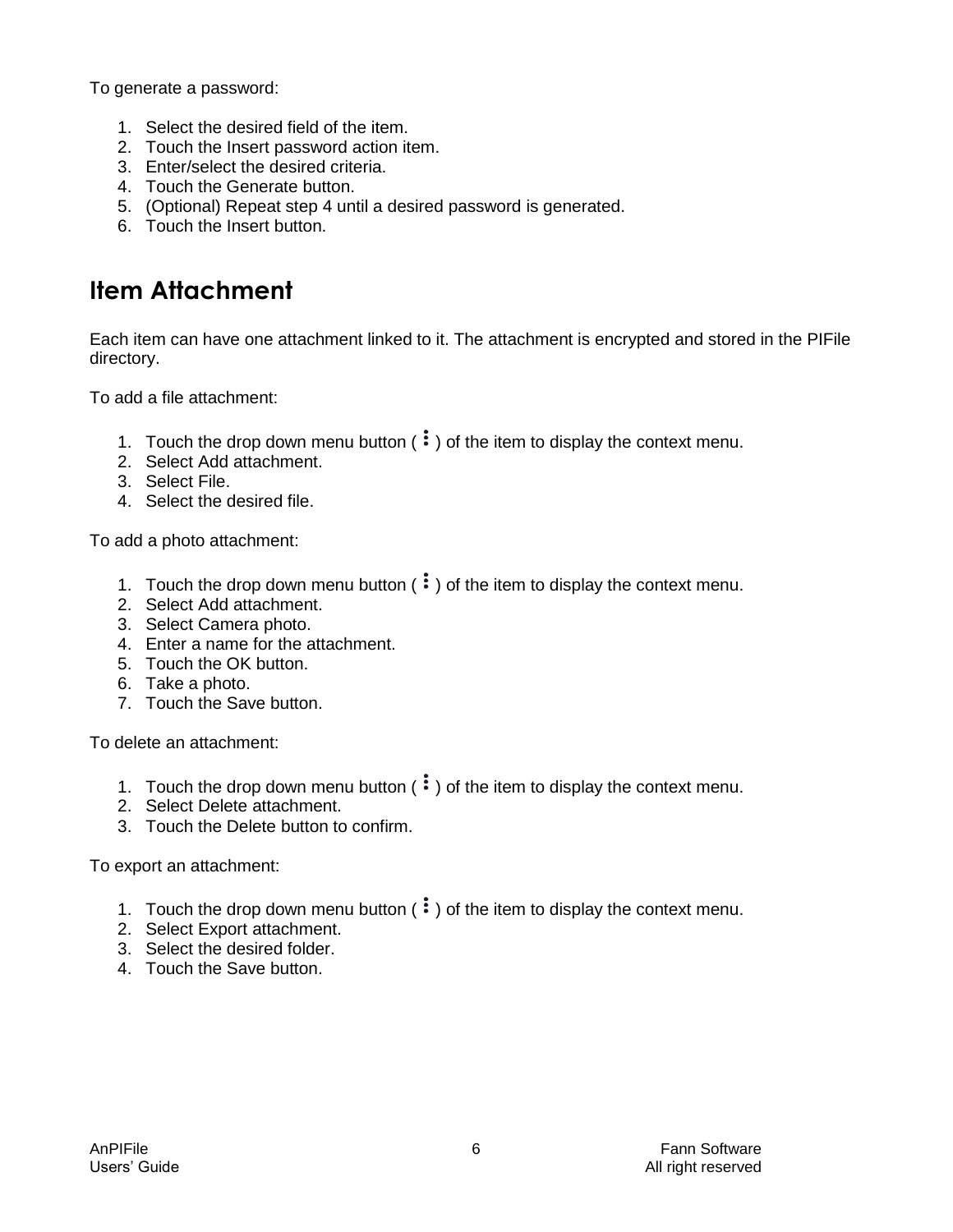# <span id="page-8-0"></span>**Modify an Item**

- 1. Touch the drop down menu button  $(\cdot)$  of the item to display the context menu.
- 2. Select Edit.
- 3. Make the necessary changes.
- 4. Touch the OK action item.

#### <span id="page-8-1"></span>**Delete an Item**

- 1. Touch the drop down menu button  $(\cdot)$  of the item to display the context menu.
- 2. Select Delete.
- 3. Touch the Delete button to confirm.

#### <span id="page-8-2"></span>**Favourite List**

A favourite list can be created to provide easy access to most frequently used items.

Touch the Favourite button  $(\star)$  to add/remove an item to the favourite list.

Touch the  $\mathbb{R}$  Favourites category at the top of the main screen to view the favourite items.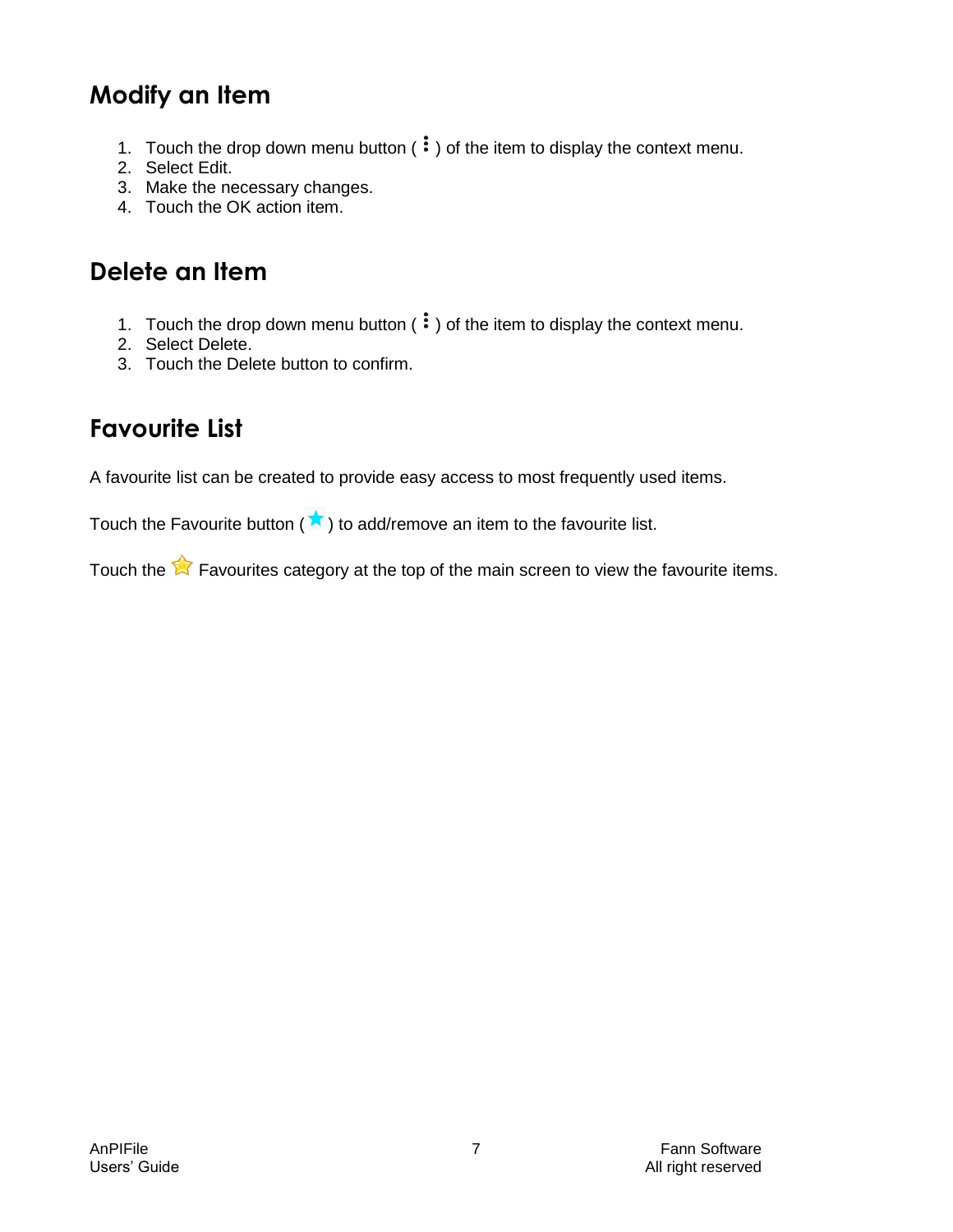# <span id="page-9-0"></span>**Move an Item to another Category**



- 1. Touch the drop down menu button  $(\mathbf{\dot{:}})$  of the item to display the context menu.
- 2. Select Move to.
- 3. Select the destination category from the list.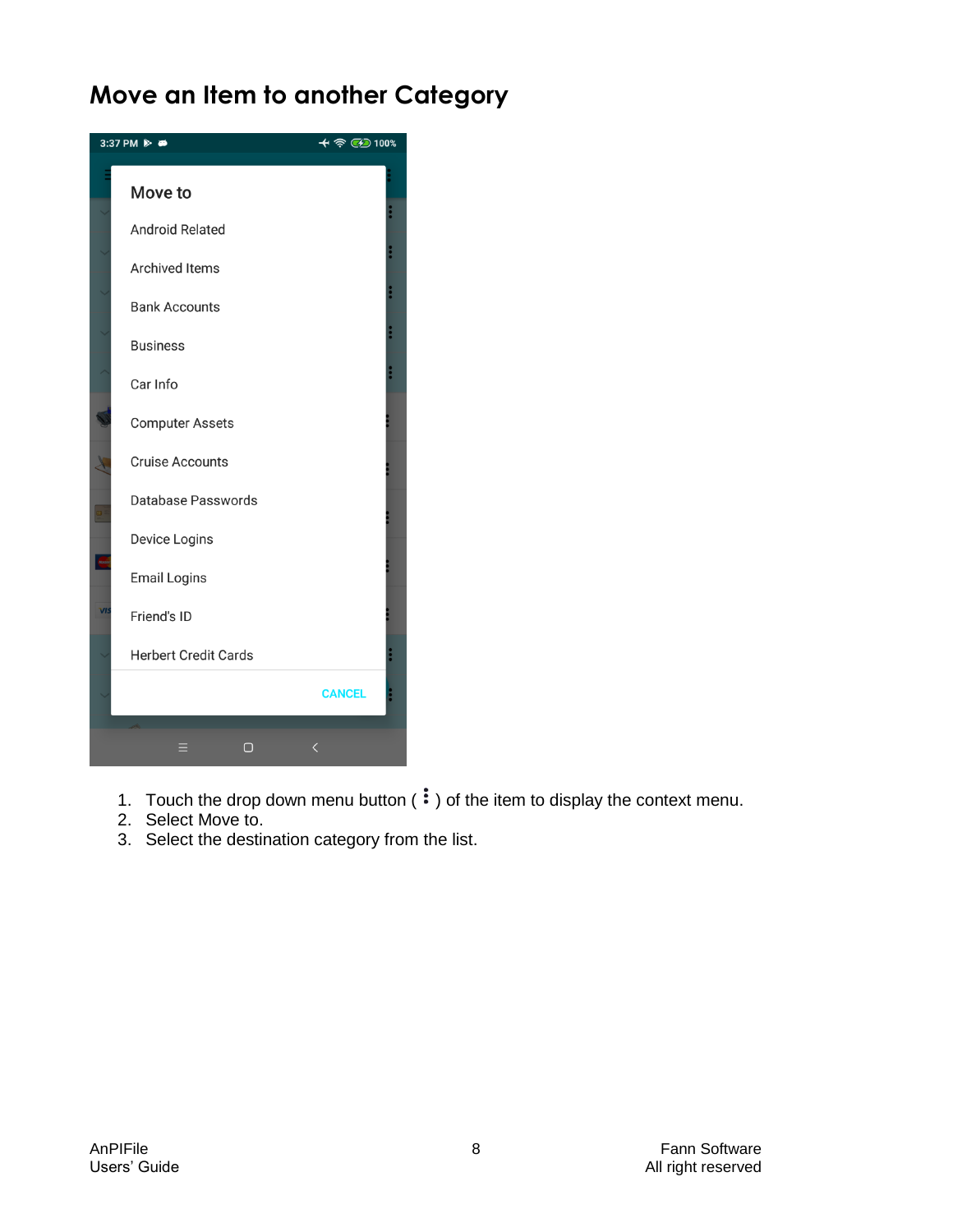# <span id="page-10-0"></span>**Find an Item**

- 1. Touch the Search action item.
- 2. Enter the search text and touch the Search key.
- 3. AnPIFile will display a list of matched items or a blank list if no match found.
- 4. To view a matched item, select the item from the list.
- 5. For the next matched item, touch the Back key to return to the list.

## <span id="page-10-1"></span>**Locking AnPIFile**

To lock AnPIFile manually, touch the Lock action item from the main screen.

**Note:** Touch the Close/Cancel button in the password or fingerprint login screen will exit AnPIFile.

#### <span id="page-10-2"></span>**Change Password**

- 1. Touch the Menu key and select Change password.
- 2. Enter the current password.
- 3. Enter a new password.
- 4. Enter the new password again to confirm.
- 5. Touch the OK action item and wait while the data is being encrypted with the new password.

#### <span id="page-10-3"></span>**Create Type**

- 1. Touch the Edit field type action item  $\begin{pmatrix} \mathbb{H} \\ \mathbb{I} \end{pmatrix}$ .
- 2. Touch the  $\bigcup$  button.
- 3. Enter a name for the type.
- 4. Touch the OK button.
- 5. Touch the New action item.
- 6. Enter a name for the field.
- 7. Select a field type for editing purpose.
- 8. (Optional) Select a field index for data association.
- 9. Touch the OK action item.
- 10. (Optional) Repeat step 5 to 9 until you are done.
- 11. Touch and hold on the drag handle  $( = )$  of the field to arrange the order of the fields.
- 12. Touch the OK action item.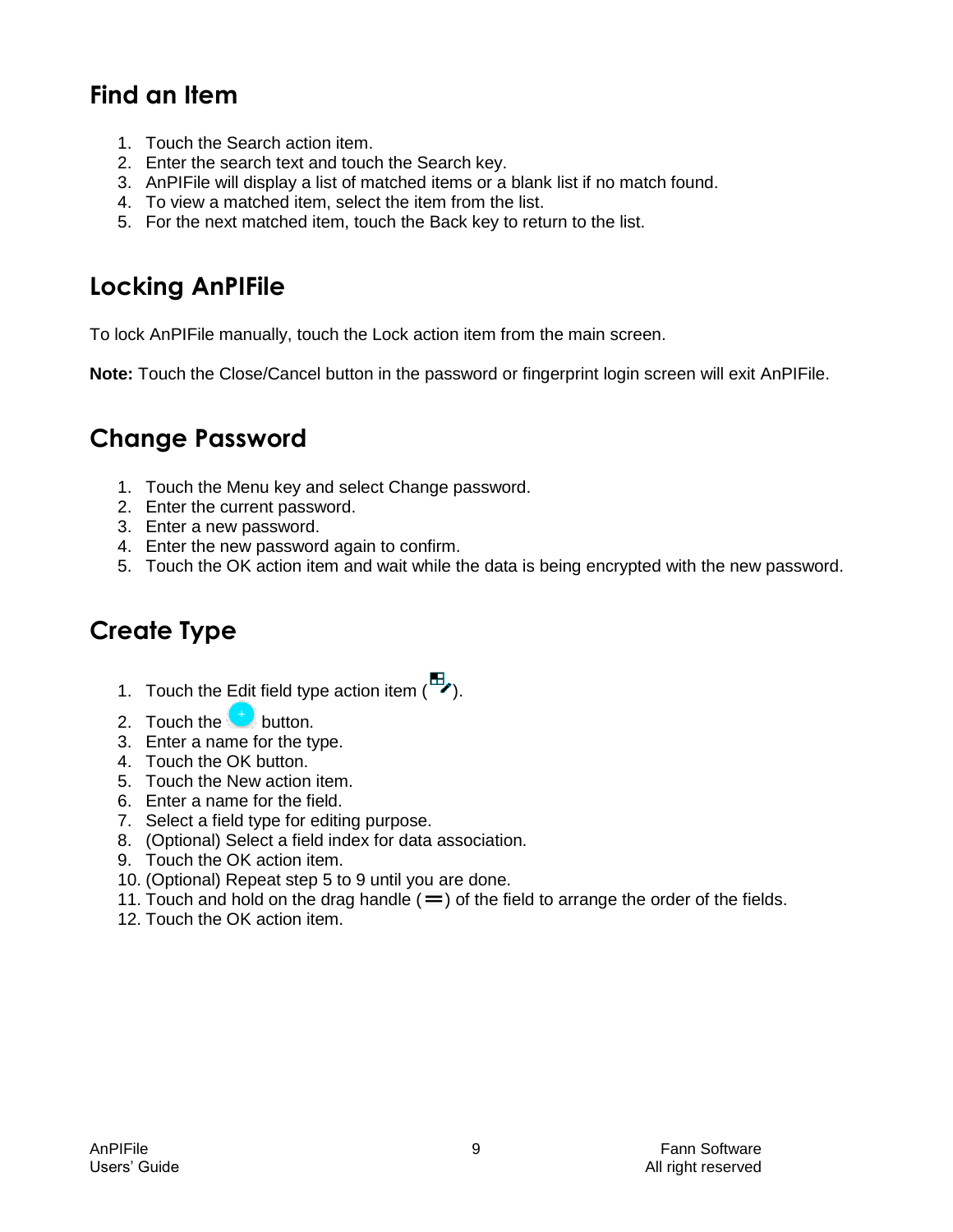# <span id="page-11-0"></span>**Field Customization**

| 3:50 PM P                                | $+$ @ (2) 82% |
|------------------------------------------|---------------|
| ×<br><b>Type manager</b>                 |               |
| Name -<br><b>Account Info</b>            |               |
| Account number<br>Number                 | ፧             |
| Branch number<br>2<br>Number             | ፧             |
| <b>PIN</b><br>3<br>Number                | ፧             |
| Opened on<br>4<br>Text                   | ፡             |
| Minimum balance<br>5<br>Decimal          |               |
| <b>Withdrawl limit</b><br>6<br>Decimal   | ፡             |
| Web<br>Text                              | ፧             |
| Online password<br>8<br>Text             | ፡             |
| <b>Branch phone</b><br>9<br>Phone number |               |
| Service line<br>Phone number             |               |

 $\blacksquare$  $\bigcirc$  $\blacktriangleleft$ 

- 1. Touch the Edit field type action item  $\begin{pmatrix} \mathbb{H} \\ \mathbb{I} \end{pmatrix}$ .
- 2. Select a type from the list.
- 3. (Optional) Change the name of the type.
- 4. Touch the field's Options menu  $(\cdot)$  to select the desired action.
- 5. (Optional) Repeat step 4 until you are done.
- 6. Touch and hold on the drag handle  $( = )$  of the field to arrange the order of the fields.
- 7. Touch the OK action item.

# <span id="page-11-1"></span>**Options**

To change options, touch the Menu key and select Settings.